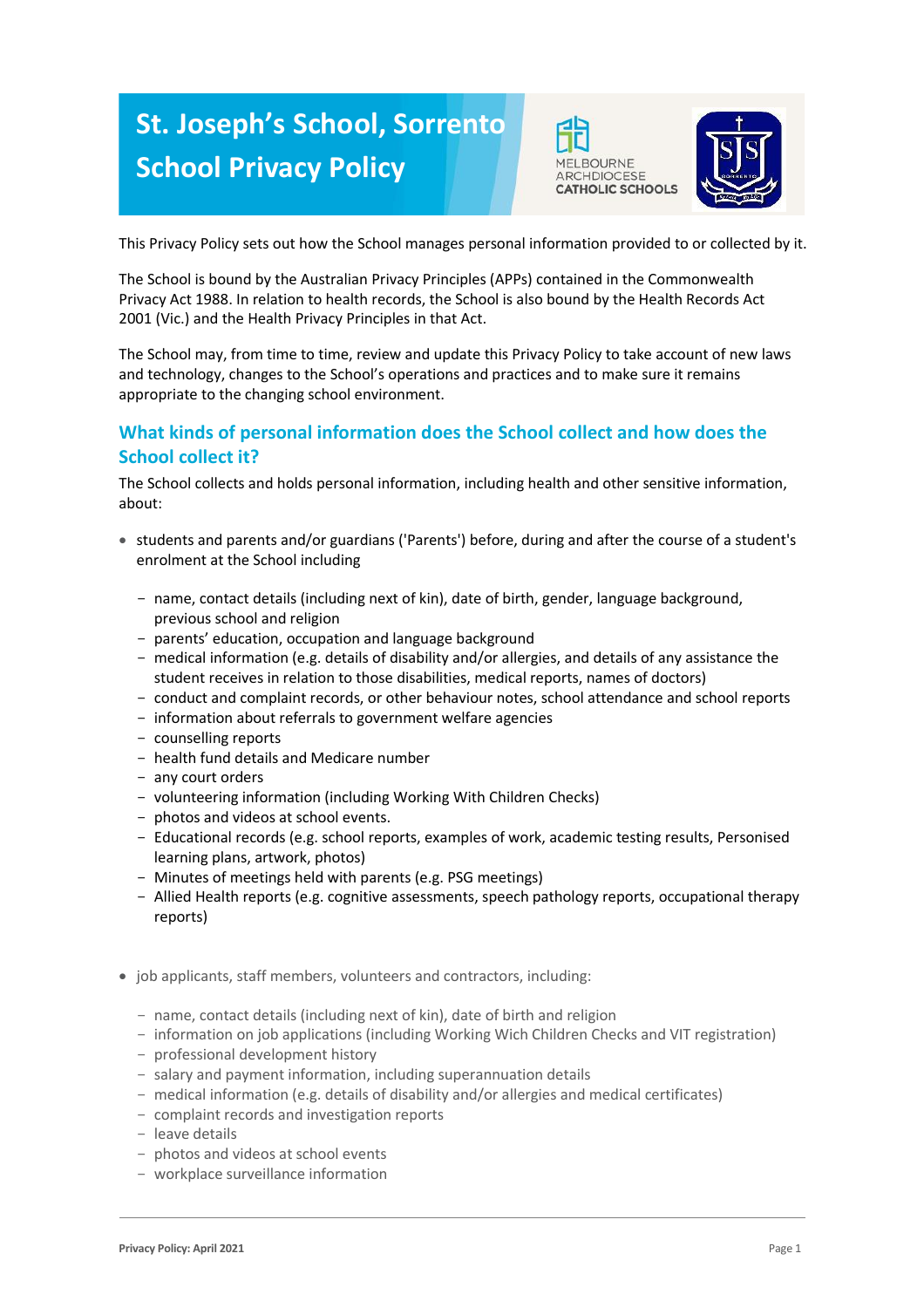- work emails and private emails (when using work email address) and internet browsing history
- other people who come into contact with the School, including name and contact details and any other information necessary for the particular contact with the School.

#### **Personal Information you provide**

The School will generally collect personal information held about an individual by way of forms filled out by Parents or students, face-to-face meetings and interviews, emails and telephone calls. On occasions people other than Parents and students (such as job applicants and contractors) provide personal information to the School.

#### **Personal Information provided by other people**

In some circumstances the School may be provided with personal information about an individual from a third party, for example a report provided by a medical professional or a reference from another school. The type of information the School may collect from another school may include:

- academic records and/or achievement levels
- information that may be relevant to assisting the new school meet the needs of the student including any adjustments

#### **Exception in relation to employee records**

Under the Privacy Act, the Australian Privacy Principles do not apply to an employee record. As a result, this Privacy Policy does not apply to the School's treatment of an employee record where the treatment is directly related to a current or former employment relationship between the School and employee. The School handles staff health records in accordance with the Health Privacy Principles in the Health Records Act 2001 (Vic.).

#### **Anonymity**

The School needs to be able to identify individuals with whom it interacts and to collect identifiable information about them to facilitate the delivery of schooling to its students and its educational and support services, conduct the job application process and fulfil other obligations and processes. However, in some limited circumstances some activities and interactions with the School may be done anonymously where practicable, which may include making an inquiry, complaint or providing feedback.

# **How will the School use the personal information you provide?**

The School will use personal information it collects from you for the primary purpose of collection, and for such other secondary purposes that are related to the primary purpose of collection and reasonably expected by you, or to which you have consented.

Students and Parents: In relation to personal information of students and Parents, the School's primary purpose of collection is to enable the School to provide schooling to students enrolled at the School (including educational and support services for the student), exercise its duty of care and perform necessary associated administrative activities which will enable students to take part in all the activities of the School. This includes satisfying the needs of Parents, the needs of the student and the needs of the School throughout the whole period the student is enrolled at the School.

The purposes for which the School uses personal information of students and Parents include:

- to keep Parents informed about matters related to their child's schooling, through correspondence, newsletters and magazines
- day-to-day administration of the School
- looking after students' educational, social and medical wellbeing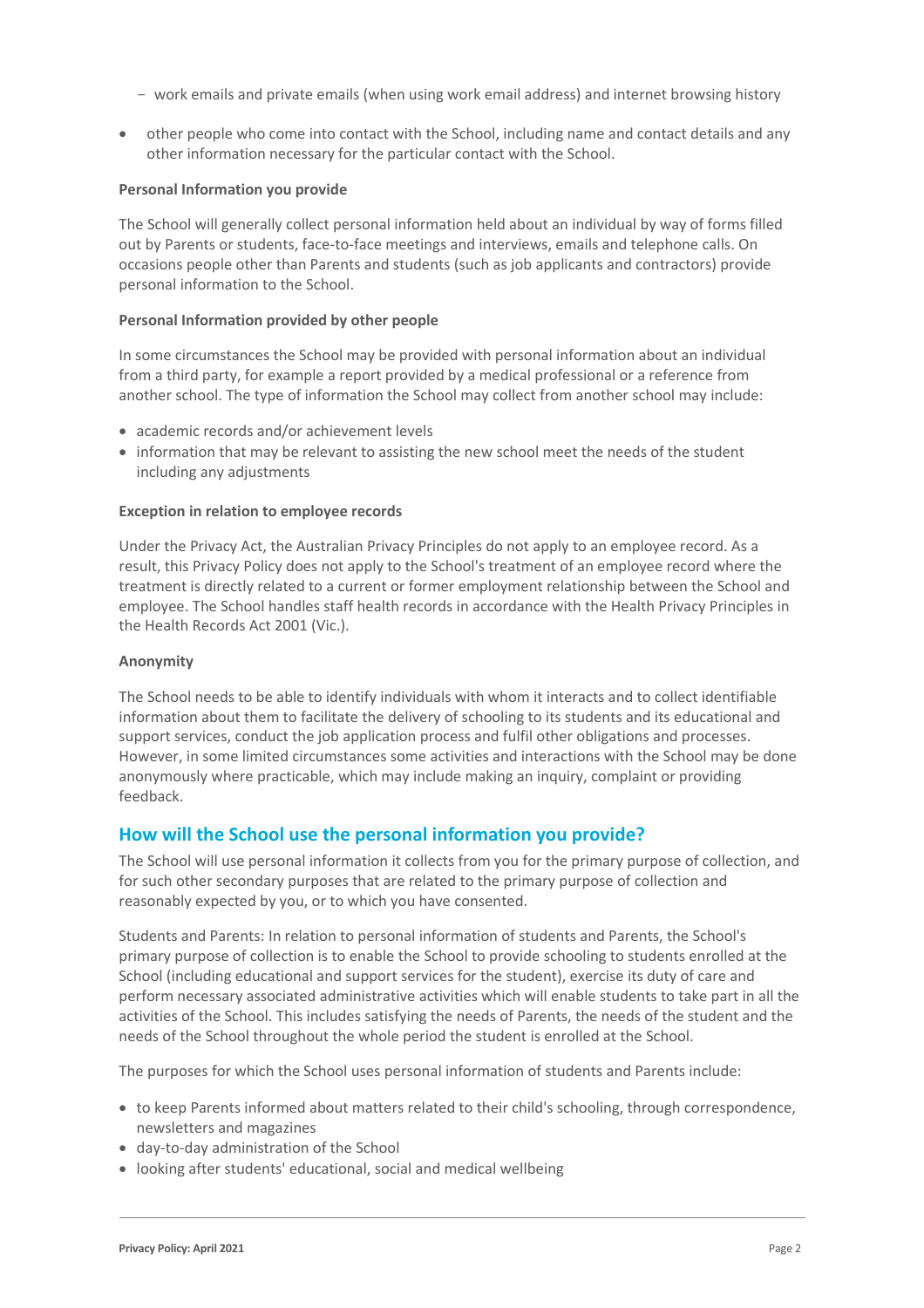- seeking donations and marketing for the School
- to satisfy the School's legal obligations and allow the School to discharge its duty of care
- to satisfy the School service providers' legal obligations, including the Catholic Education Commission of Victoria Ltd (CECV) and the Catholic Education Offices.

In some cases where the School requests personal information about a student or Parent, if the information requested is not provided, the School may not be able to enrol or continue the enrolment of the student or permit the student to take part in a particular activity.

#### **Job applicants and contractors**

In relation to personal information of job applicants and contractors, the School's primary purpose of collection is to assess and (if successful) to engage the applicant, or contractor, as the case may be.

The purposes for which the School uses personal information of job applicants and contractors include:

- administering the individual's employment or contract, as the case may be
- $\bullet$  for insurance purposes
- seeking donations and marketing for the School
- satisfying the School's legal obligations, for example, in relation to child protection legislation.

#### **Volunteers**

The School also obtains personal information about volunteers who assist the School in its functions or conduct associated activities, such as [include any alumni associations], to enable the School and the volunteers to work together, to confirm their suitability and to manage their visits.

#### **Counsellors**

The School contracts with external providers to provide counselling services for some students. The principal may require the Counsellor to inform him or her or other teachers of any issues the principal and the Counsellor believe may be necessary for the School to know for the well- being or development of the student who is counselled or other students at the School.

#### **Parish**

The School may disclose limited personal information to the school parish to facilitate religious and sacramental programs, and other activities such as fundraising.

#### **Marketing and fundraising**

The School treats marketing and seeking donations for the future growth and development of the School as an important part of ensuring that the School continues to provide a quality learning environment in which both students and staff thrive. Personal information held by the School may be disclosed to organisations that assist in the School's fundraising, for example, the School's Foundation or alumni organisation [or, on occasions, external fundraising organisations].

Parents, staff, contractors and other members of the wider School community may from time to time receive fundraising information. School publications, like newsletters and magazines, which include personal information and sometimes people's images, may be used for marketing purposes.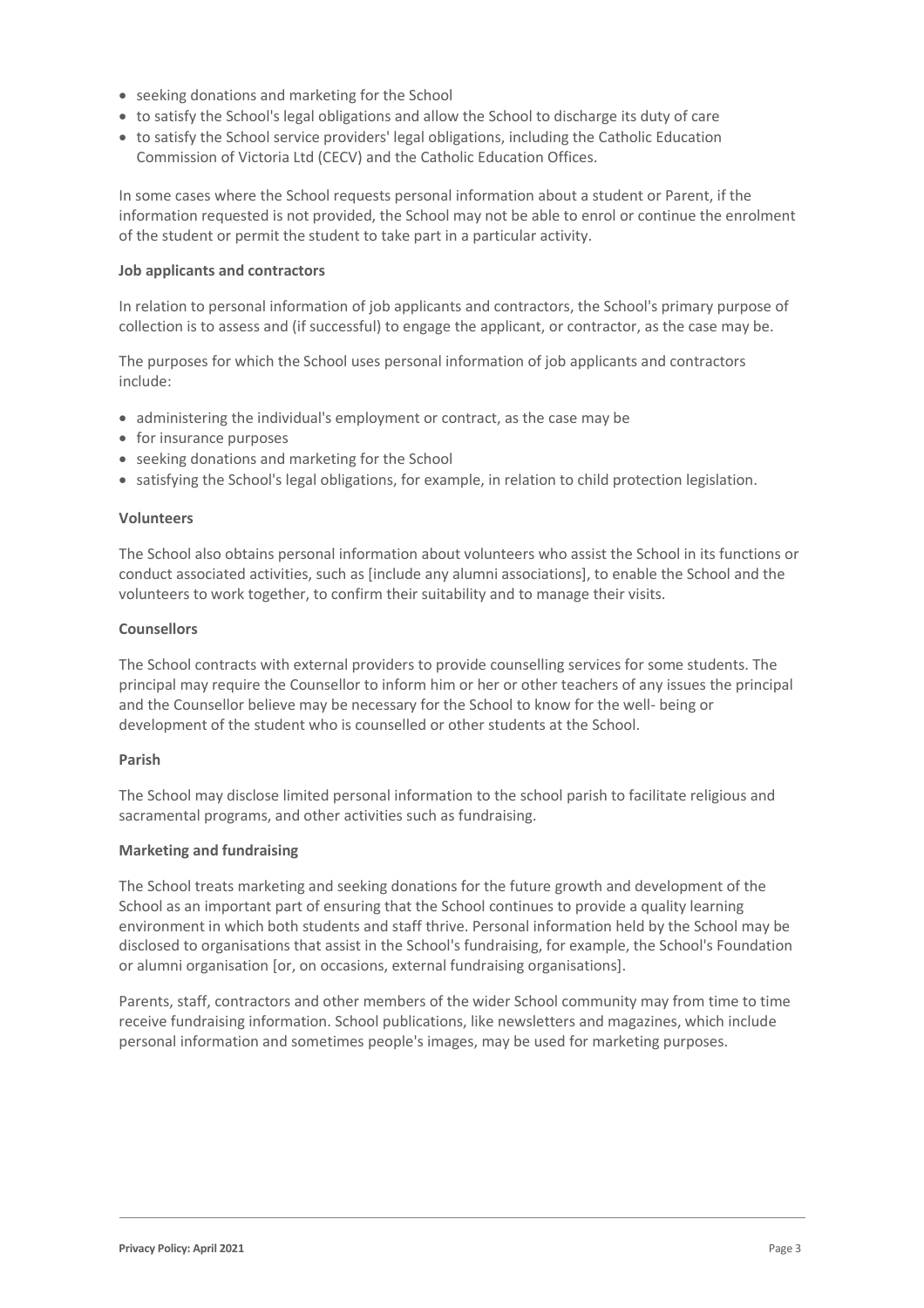# **Who might the School disclose personal information to and store your information with?**

The School may disclose personal information, including sensitive information, held about an individual for educational, administrative and support purposes. This may include to:

- School service providers which provide educational, support and health services to the School, (either at the School or off campus) including the Catholic Education Commission of Victoria Ltd (CECV), Catholic Education Offices, specialist visiting teachers, volunteers, counsellors, sports coaches and providers of learning and assessment tools
- third party service providers that provide online educational and assessment support services, document and data management services, training and support services, hosting services, and software-as-a-services applications (such as the Integrated Catholic Online Network (ICON) and Google's G Suite)
- CECV and Catholic Education offices to discharge its responsibilities under the Australian Education Regulation 2013 (Regulation) and the Australian Education Act 2013 (Cth) (AE Act) relating to students with a disability
- other third parties which the school uses to support or enhance the educational or pastoral care services for its students or to facilitate communications with Parents
- another school including to its teachers to facilitate the transfer of a student
- Federal and State government departments and agencies
- health service providers
- recipients of School publications, such as newsletters and magazines
- student's parents or guardians and their emergency contacts
- assessment and educational authorities including the Australian Curriculum, Assessment and Reporting Authority
- anyone to whom you authorise the School to disclose information
- anyone who we are required or authorised to disclose the information to by law, including child protection laws.

# **Nationally Consistent Collection of Data on School Students with Disability**

The school is required by the Federal Australian Education Regulation (2013) and Australian Education Act 2013 (Cth) (AE Act) to collect and disclose certain information under the Nationally Consistent Collection of Data (NCCD) on students with a disability. The school provides the required information at an individual student level to the Catholic Education Offices and the CECV, as an approved authority. Approved authorities must comply with reporting, record keeping and data quality assurance obligations under the NCCD. Student information provided to the federal government for the purpose of the NCCD does not explicitly identify any student.

# **Sending and storing information overseas**

The School may disclose personal information about an individual to overseas recipients, for instance, to facilitate a school exchange. However, the School will not send personal information about an individual outside Australia without:

- obtaining the consent of the individual; or
- otherwise complying with the Australian Privacy Principles or other applicable privacy legislation.

The School may from time to time use the services of third party online service providers (including for the delivery of services and third party online applications, or Apps relating to email, instant messaging and education and assessment, such as Google's G Suite, including Gmail) which may be accessible by you. Some personal information [including sensitive information] may be collected and processed or stored by these providers in connection with these services. These online service providers may be located in or outside Australia.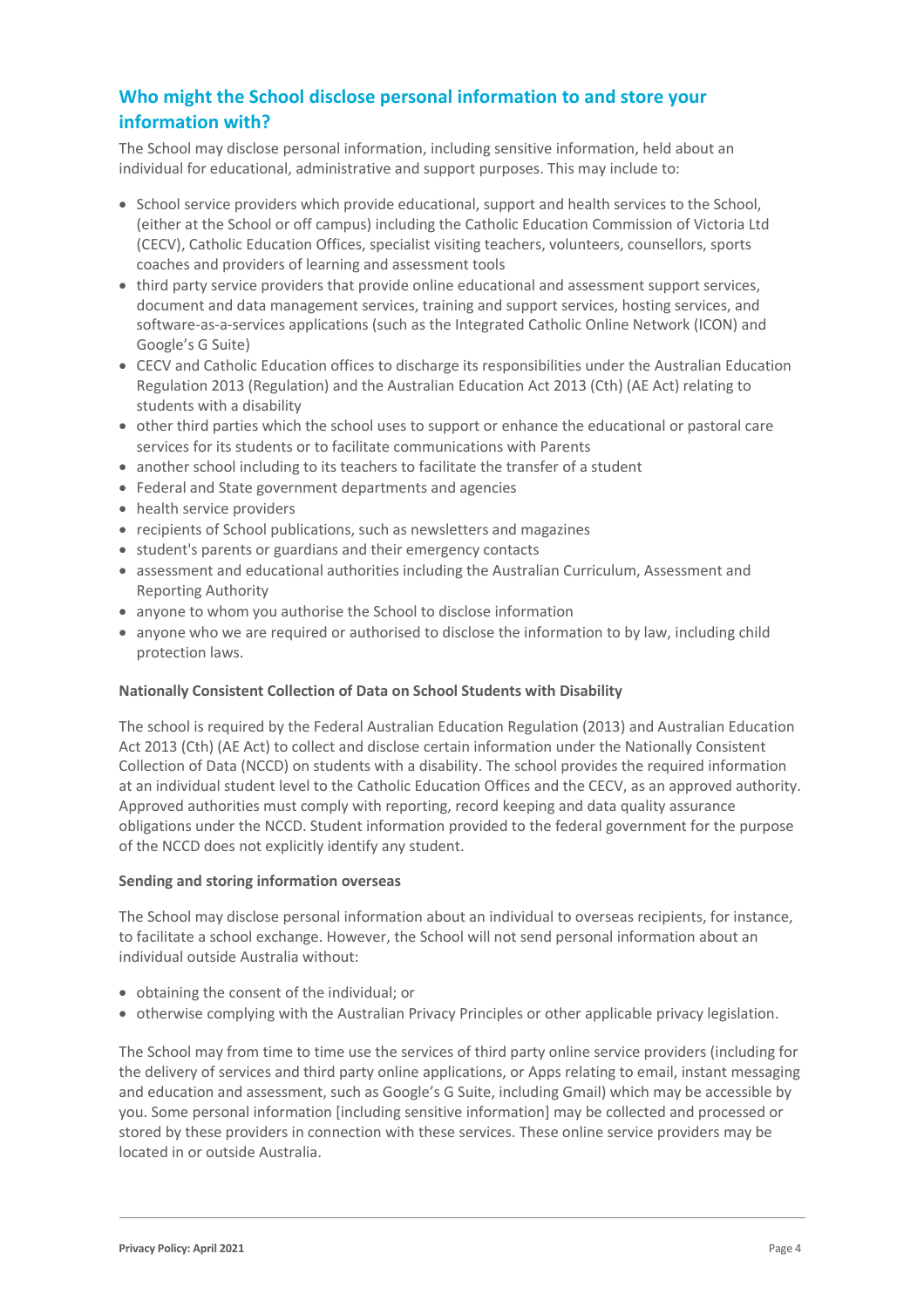School personnel and the school's service providers, and the CECV and its service providers, may have the ability to access, monitor, use or disclose emails, communications (e.g. instant messaging), documents and associated administrative data for the purposes of administering the system and services ensuring their proper use.

The school makes reasonable efforts to be satisfied about the security of any personal information that may be collected, processed and stored outside Australia, in connection with any cloud and third party services and will endeavour to ensure the cloud is located in countries with substantially similar protections as the APPs.

The countries in which the servers of cloud service providers and other third party service providers are located may include those countries hosted by Google Suite.

Where personal and sensitive information is retained by a cloud service provider on behalf of CECV to facilitate Human Resources and staff administrative support, this information may be stored on servers located in or outside Australia.

# **How does the School treat sensitive information?**

In referring to 'sensitive information', the School means: information relating to a person's racial or ethnic origin, political opinions, religion, trade union or other professional or trade association membership, philosophical beliefs, sexual orientation or practices or criminal record, that is also personal information; health information and biometric information about an individual.

Sensitive information will be used and disclosed only for the purpose for which it was provided or a directly related secondary purpose, unless you agree otherwise, or the use or disclosure of the sensitive information is allowed by law.

### **Management and security of personal information**

The School's staff are required to respect the confidentiality of students' and Parents' personal information and the privacy of individuals.

The School has in place steps to protect the personal information the School holds from misuse, interference and loss, unauthorised access, modification or disclosure by use of various methods including locked storage of paper records and password access rights to computerised records. This includes responding to any incidents which may affect the security of the personal information it holds. If we assess that anyone whose information is affected by such a breach is likely to suffer serious harm as a result, we will notify them and the Office of the Australian Information Commissioner of the breach.

It is recommended that parents and the school community adopt secure practices to protect themselves. You should ensure that all passwords you use are strong and regularly updated and that your log in details are kept secure. Do not share your personal information with anyone without first verifying their identity and organisation. If you believe any of your personal information has been compromised, please let the School know immediately.

#### **Access and correction of personal information**

Under the Privacy Act and the Health Records Act, an individual has the right to seek and obtain access to any personal information and health records respectively which the School holds about them and to advise the School of any perceived inaccuracy. Students will generally be able to access and update their personal information through their Parents, but older students may seek access and correction themselves.

There are some exceptions to the access rights set out in the applicable legislation.